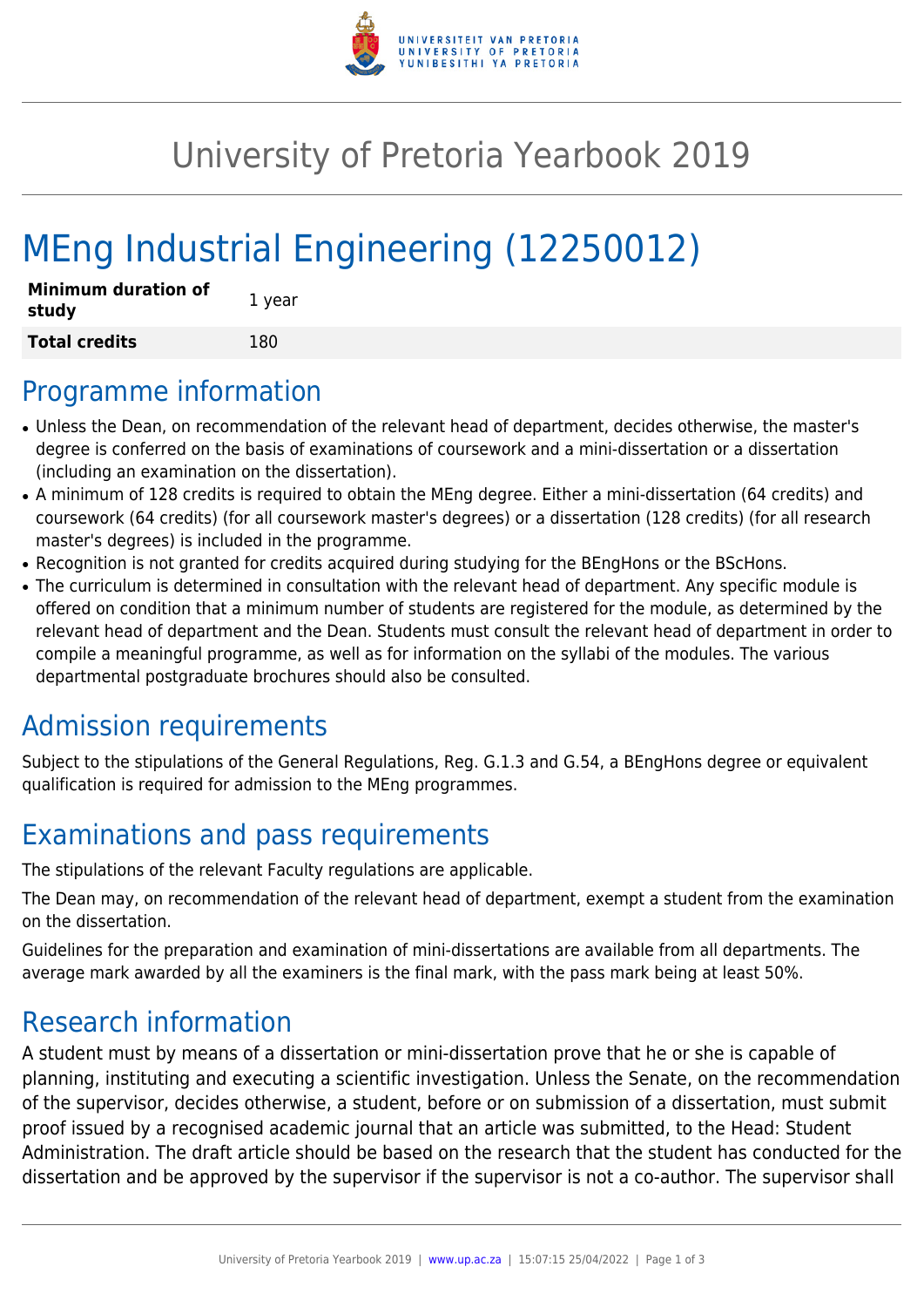

be responsible for ensuring that the paper is taken through all the processes of revision and resubmission, as may be necessary. Conferment of the degree may be made subject to compliance with the stipulations of this regulation.

### Pass with distinction

- i. A student who submits a dissertation passes with distinction if an average mark of at least 75% is obtained for the dissertation (and the examination on the dissertation).
- ii. A student who completes the master's degree on grounds of coursework and a mini-dissertation, passes with distinction if a weighted average mark of at least 75% is obtained in the first 128 credits obtained for the degree [first 256 credits in the case of the MEng (Engineering Management), MEng (Project Management), MSc (Engineering Management) or the MSc (Project Management)], provided that 64 of these credits are allocated to the mini-dissertation. However, the degree is not awarded with distinction should a student fail any of these modules (excluding modules which have been timeously discontinued). The degree is also not awarded with distinction if a student obtains less than 70% for the mini-dissertation.